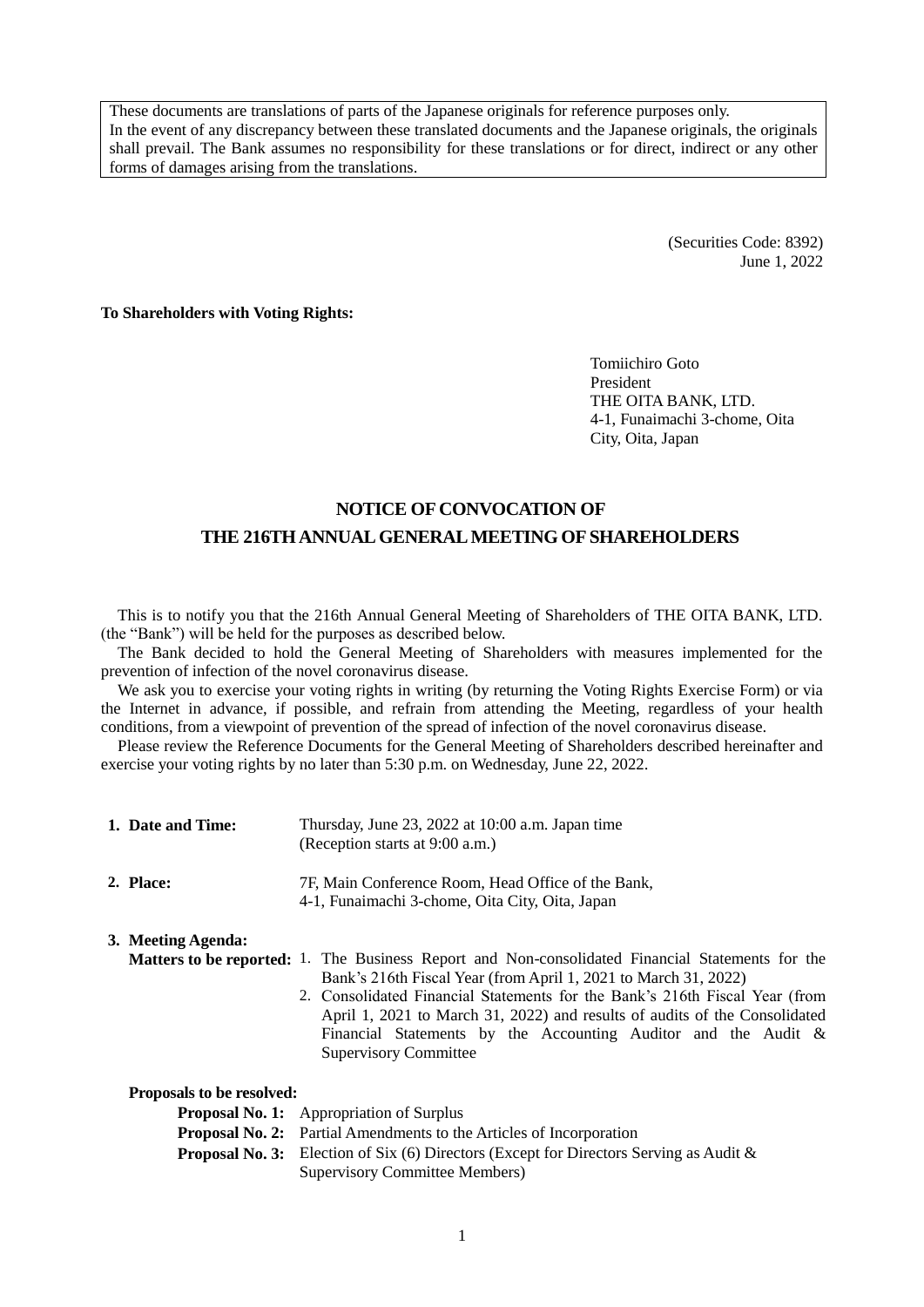#### **Guidance on Exercise of Voting Rights**

We provide three ways for you to exercise your voting rights.

| <b>Exercise of Voting Rights by</b>                                                                                | If Unable to Attend the Meeting                                                                                                                                    |                                                                                                                                                                                                   |  |
|--------------------------------------------------------------------------------------------------------------------|--------------------------------------------------------------------------------------------------------------------------------------------------------------------|---------------------------------------------------------------------------------------------------------------------------------------------------------------------------------------------------|--|
| <b>Attending the Meeting</b>                                                                                       | <b>Exercise of Voting Rights in</b><br>Writing                                                                                                                     | <b>Exercise of Voting Rights via</b><br>the Internet, etc.                                                                                                                                        |  |
| When attending the meeting,<br>please submit the enclosed Voting<br>Rights Exercise Form at the<br>reception desk. | Please indicate your vote of<br>approval or disapproval of each<br>proposal in the enclosed Voting<br>Rights Exercise Form and return<br>the form by the deadline. | Please access the website for<br>exercise of voting rights<br>(belowhttps://www.e-sokai.jp)<br>and enter your approval or<br>disapproval of each proposal by<br>following the guidance on screen. |  |
| Date and time of the meeting:<br>10:00 a.m. on June 23, 2022                                                       | Deadline for exercise:<br>Forms to be returned by no later<br>than 5:30 p.m. on June 22, 2022<br>(Wednesday)                                                       | Please use "Smart Exercise" to<br>exercise your voting rights via<br>smartphone.                                                                                                                  |  |
| (Thursday)                                                                                                         |                                                                                                                                                                    | Deadline for exercise:<br>Vote to be exercised by no later<br>than 5:30 p.m. on June 22, 2022<br>(Wednesday)                                                                                      |  |

- Of the documents that need to be provided with this Notice of Convocation, the following are, in accordance with laws and regulations as well as Article 16 of the Articles of Incorporation of the Bank, posted on the Bank's website and are therefore not included in the documents attached to this Notice of Convocation.
	- 1. Business Report
		- (1) Matters concerning the Bank's Stock Acquisition Rights
		- (2)Basic Policies related to the Way a Person is to Control the Decisions on the Financial and Business Policies
		- (3) System to Ensure Appropriateness of Business Activities and the Status of Operation of Such System
		- (4) Matters concerning Specified Wholly Owned Subsidiaries
		- (5) Matters concerning Transactions with the Parent Company, etc.
		- (6) Matters concerning Accounting Advisor
		- (7) Other
	- 2. Consolidated and Non-consolidated Financial statements
		- (1) Non-consolidated Statement of Changes in Net Assets
		- (2) Notes to the Non-consolidated Financial Statements
		- (3) Consolidated Statement of Changes in Net Assets
		- (4) Notes to the Consolidated Financial Statements

Therefore, documents attached to this Notice of Convocation are part of the Non-consolidated Financial Statements and the Consolidated Financial Statements that have been audited by the Accounting Auditor in preparing the accounting audit reports and are part of the Business Report, the Non-consolidated Financial Statements, and the Consolidated Financial Statements that have been audited by the Audit & Supervisory Committee in preparing the audit report.

 If the Reference Documents for the General Meeting of Shareholders, the Business Report, the Non-consolidated Financial Statements or the Consolidated Financial Statements are revised, the revisions shall be posted on the Bank's website.

The Bank's website: https://www.oitabank.co.jp/kabunushi/kabusiki/soukai/ (Japanese only).

The temperature of the venue is set relatively high to save energy, and therefore we request our shareholders to wear light clothing when attending.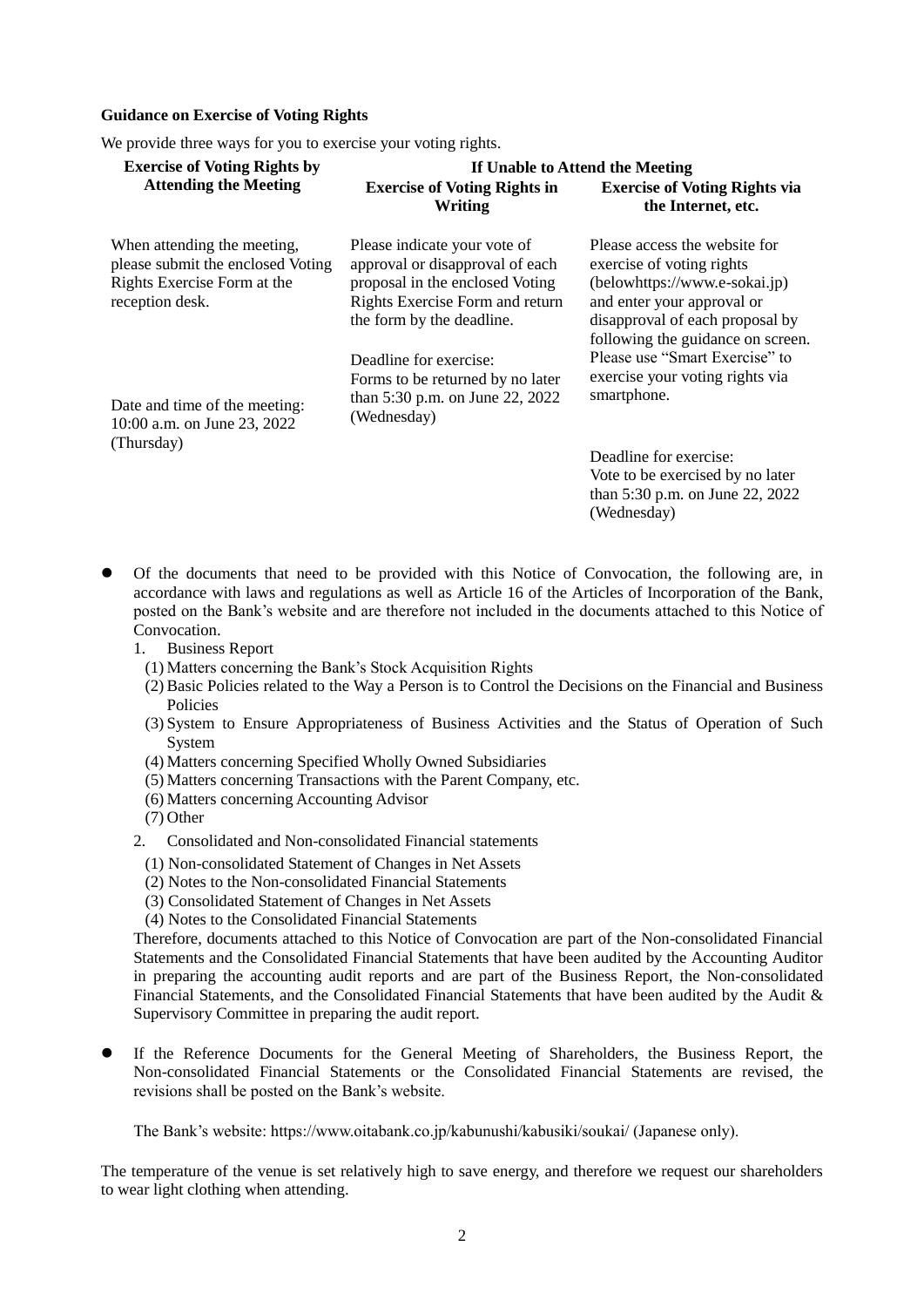# **Reference Documents for the General Meeting of Shareholders**

## **Proposals and References**

## **Proposal No. 1:** Appropriation of Surplus

1. Matters concerning year-end dividends

The Bank's fundamental dividend policy is to provide stable and continuous profit distribution. To this end, the Bank is striving to strengthen its financial structure by reinforcing the long-term stability of its management base and building sufficient internal reserves. In accordance with this policy and in consideration of the overall financial performance for the 216th fiscal year, the Bank proposes to pay a year-end dividend of 40 yen per share. Including the interim dividend of 40 yen per share that has already been paid, dividends for the full year amount to 80 yen per share.

- (1) Matters concerning the allotment of dividend property to shareholders and the total amount 40 yen per share of common stock, for a total of 630,956,960 yen (excluding treasury stock) Including the interim dividend, full year dividends for the fiscal year under review amount to 80 yen per share.
- (2) Effective date of distribution of surplus Friday, June 24, 2022
- 2. Other matters concerning the appropriation of surplus
	- (1) Item and amount of surplus to be increased General reserve 3,500,000,000 yen
	- (2) Item and amount of surplus to be decreased Retained earnings brought forward 3,500,000,000 yen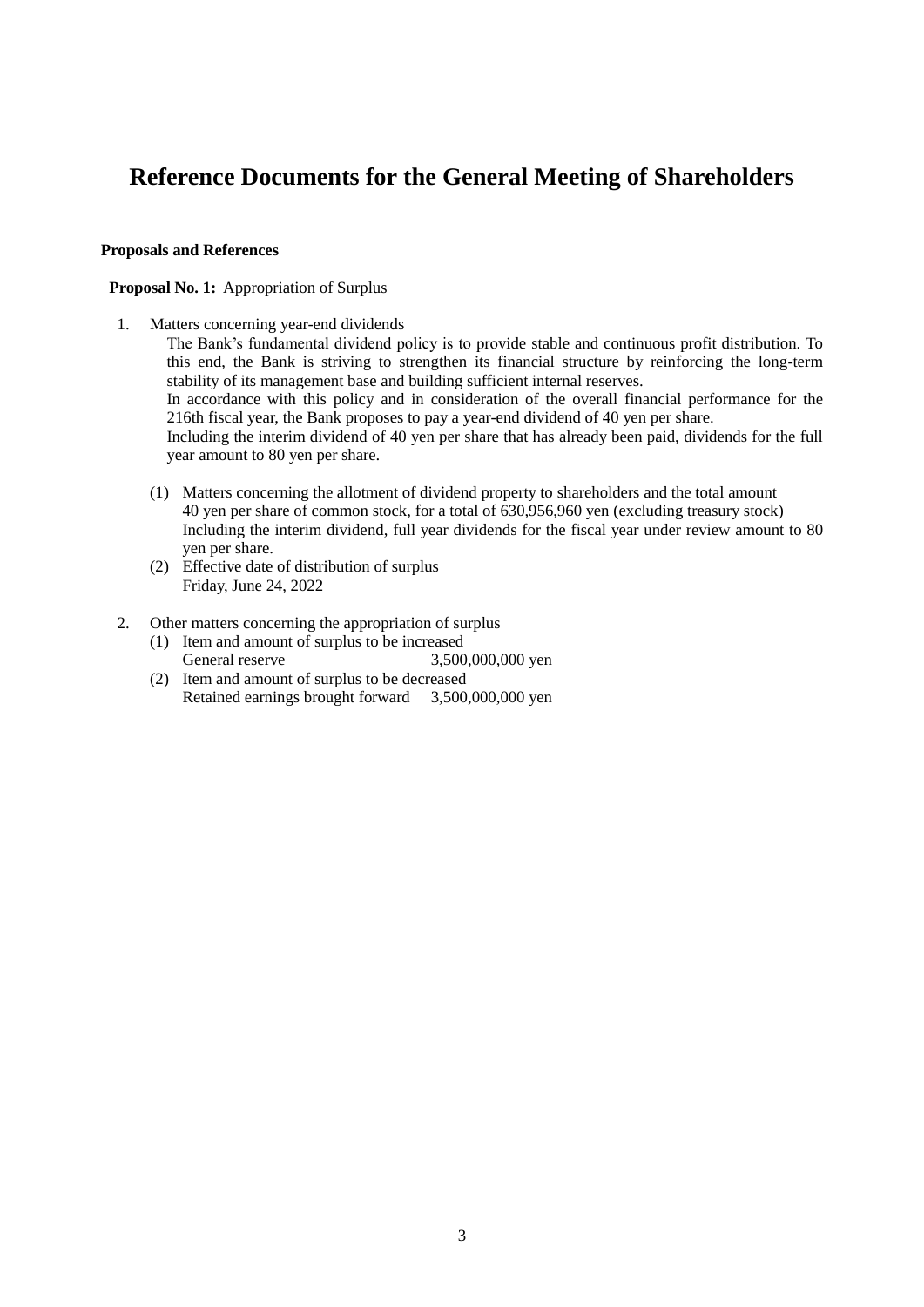#### **Proposal No. 2:** Partial Amendments to the Articles of Incorporation

#### 1. Reasons for amendments

The system for electronic provision of materials for general meetings of shareholders stipulated in the proviso of Article 1 of the supplementary provisions of the "Act Partially Amending the Companies Act" (Act No. 70 of 2019) will be enforced on September 1, 2022. Accordingly, the Bank shall establish provisions to state that information contained in the reference documents for the general meeting of shareholders, etc. shall be provided electronically and that it may limit the scope of matters to be included in the paper copy to be sent to shareholders who have requested it.

The current provisions related to the Internet disclosure and deemed provision of the reference documents for the general meeting of shareholders, etc. will become unnecessary and will therefore be deleted, and in line with these changes, supplementary provisions related to the effective date, etc. shall be established.

# 2. Details of amendments

The details of the amendments are as follows.

(Amended parts are underlined.)

| <b>Current Articles of Incorporation</b>          | <b>Proposed Amendments</b>                                                                              |
|---------------------------------------------------|---------------------------------------------------------------------------------------------------------|
| (Internet Disclosure and Deemed Provision of      |                                                                                                         |
| Reference Documents for the General Meeting of    |                                                                                                         |
| Shareholders, Etc.)                               |                                                                                                         |
| Article 16. The Bank may, when convening a        | (Deleted)                                                                                               |
| general meeting of shareholders, deem that it has |                                                                                                         |
| provided information to shareholders pertaining   |                                                                                                         |
| to matters to be described or indicated in the    |                                                                                                         |
| reference documents for the general meeting of    |                                                                                                         |
| shareholders, business report, non-consolidated   |                                                                                                         |
| financial statements, and consolidated financial  |                                                                                                         |
| statements, by disclosing such information        |                                                                                                         |
| through the Internet in accordance with the       |                                                                                                         |
| provisions provided in the Ordinance of the       |                                                                                                         |
| Ministry of Justice.                              |                                                                                                         |
|                                                   | (Measures for Electronic Provision, Etc.)                                                               |
| (Newly established)                               | Article 16. The Bank shall, when convening a                                                            |
|                                                   | general meeting of shareholders, provide                                                                |
|                                                   | information contained in the reference documents                                                        |
|                                                   | for the general meeting of shareholders, etc.                                                           |
|                                                   | electronically.                                                                                         |
|                                                   | Among the matters to be provided electronically,                                                        |
|                                                   | the Bank may choose not to include all or part of                                                       |
|                                                   | the matters stipulated in the Ordinance of the                                                          |
|                                                   | Ministry of Justice in the paper copy to be sent to<br>shareholders who have requested it by the record |
|                                                   | date for voting rights.                                                                                 |
| (Newly established)                               | <b>Supplementary Provisions</b>                                                                         |
|                                                   |                                                                                                         |
|                                                   | The deletion of Article 16 (Internet Disclosure                                                         |
|                                                   | and Deemed Provision of Reference Documents                                                             |
|                                                   | for the General Meeting of Shareholders, Etc.) of                                                       |
|                                                   | the Articles of Incorporation before amendment                                                          |
|                                                   | and the establishment of Article 16 (Measures                                                           |
|                                                   | for Electronic Provision, Etc.) of the Articles of                                                      |
|                                                   | Incorporation after amendment shall come into                                                           |
|                                                   | effect on September 1, 2022.                                                                            |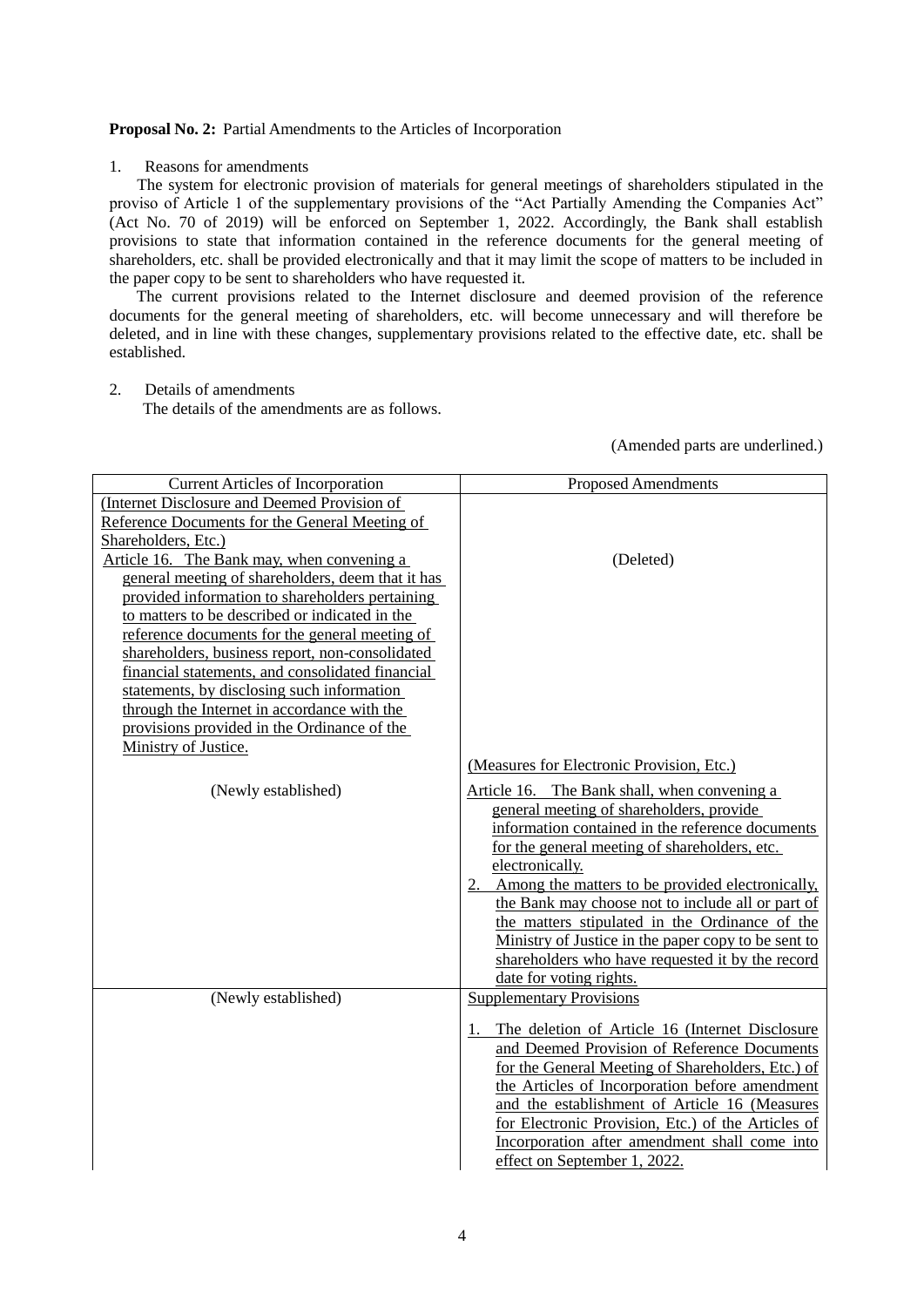| <b>Current Articles of Incorporation</b> | <b>Proposed Amendments</b>                             |
|------------------------------------------|--------------------------------------------------------|
|                                          | Notwithstanding the provisions of the preceding        |
|                                          | paragraph, Article 16 (Internet Disclosure and         |
|                                          | Deemed Provision of Reference Documents for            |
|                                          | the General Meeting of Shareholders, Etc.) of the      |
|                                          | Articles of Incorporation before amendment             |
|                                          | shall remain in force with respect to a general        |
|                                          | meeting of shareholders to be held on a date until     |
|                                          | the end of February 2023.                              |
|                                          | These supplementary provisions shall be deleted<br>3.  |
|                                          | after March 1, 2023 or the lapse of three months       |
|                                          | from the date of the general<br>meeting of             |
|                                          | shareholders<br>forth<br>the<br>preceding<br>set<br>in |
|                                          | paragraph, whichever is later.                         |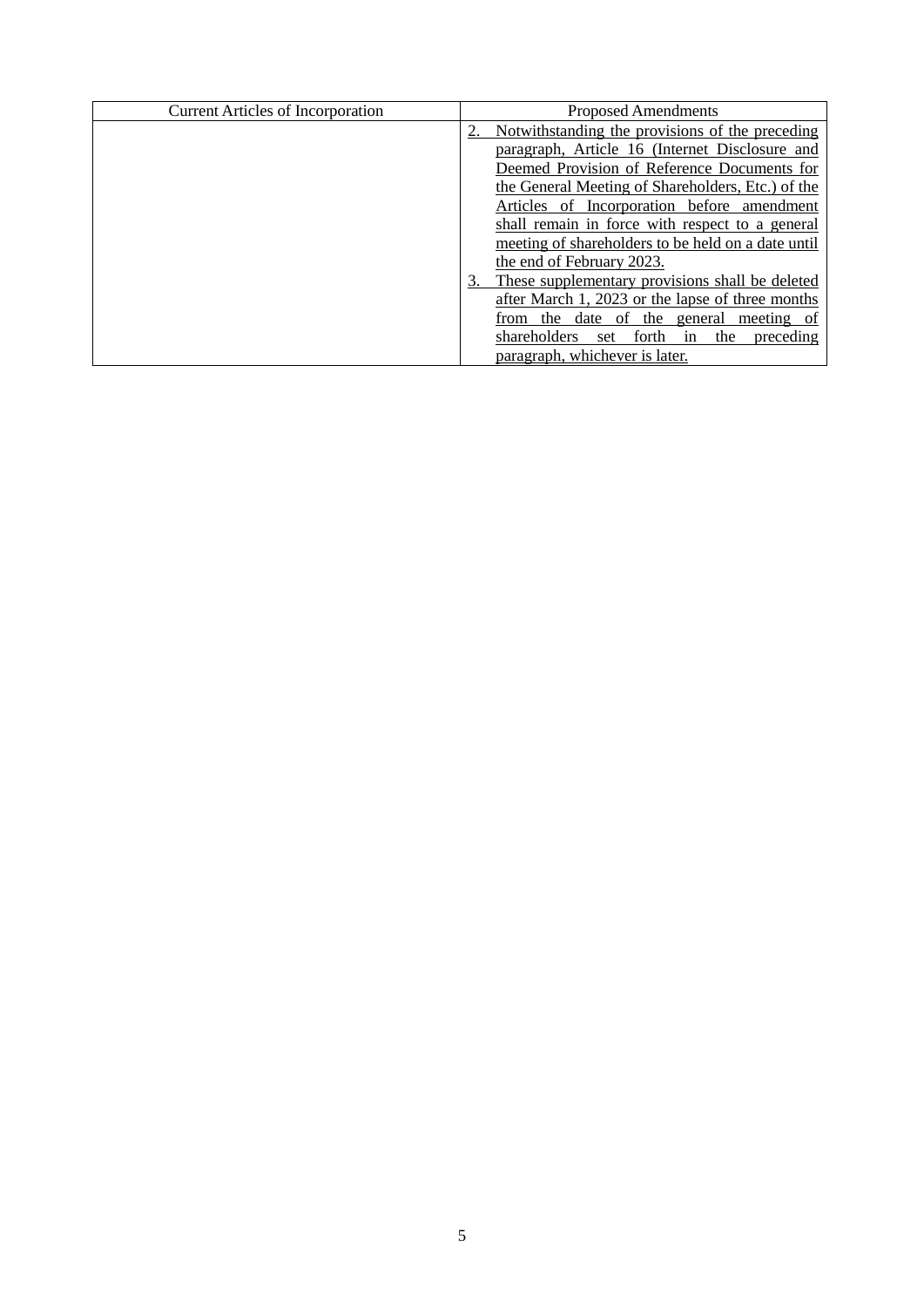# **Proposal No. 3:** Election of Six (6) Directors (Except for Directors Serving as Audit & Supervisory Committee Members)

Since the terms of office of the six (6) Directors (except for Directors serving as Audit & Supervisory Committee Members; hereinafter the same shall apply in this proposal) will expire at the conclusion of this General Meeting of Shareholders, the election of six (6) Directors is proposed in this proposal. The candidates for Director are as follows:

| Candidate<br>No. | Name                |                                                | Current positions at the Bank                                                                                         |
|------------------|---------------------|------------------------------------------------|-----------------------------------------------------------------------------------------------------------------------|
| 1                | Tomiichiro Goto     | Reelection                                     | President and Representative Director                                                                                 |
| $\overline{2}$   | Masayuki Takeshima  | Reelection                                     | Senior Managing Director and<br><b>Representative Director</b><br>General Manager of Sales Administration<br>Division |
| 3                | Yasuhide Takahashi  | Reelection                                     | Senior Managing Director and<br><b>Representative Director</b><br>General Manager, Strategic Planning<br>Headquarters |
| 4                | Nobuhiko Okamatsu   | Reelection                                     | <b>Managing Director</b>                                                                                              |
| 5                | Hiroaki Shimonomura | Reelection                                     | <b>Managing Director</b>                                                                                              |
| 6                | Akiko Yamamoto      | Reelection<br>Outside<br>Independent<br>Female | <b>Outside Director</b>                                                                                               |
| Reelection:      |                     | Candidate for reelected Director               |                                                                                                                       |
| Outside:         |                     | <b>Candidate for Outside Director</b>          |                                                                                                                       |

Independent: Candidate for Director registered with a stock exchange as Independent Director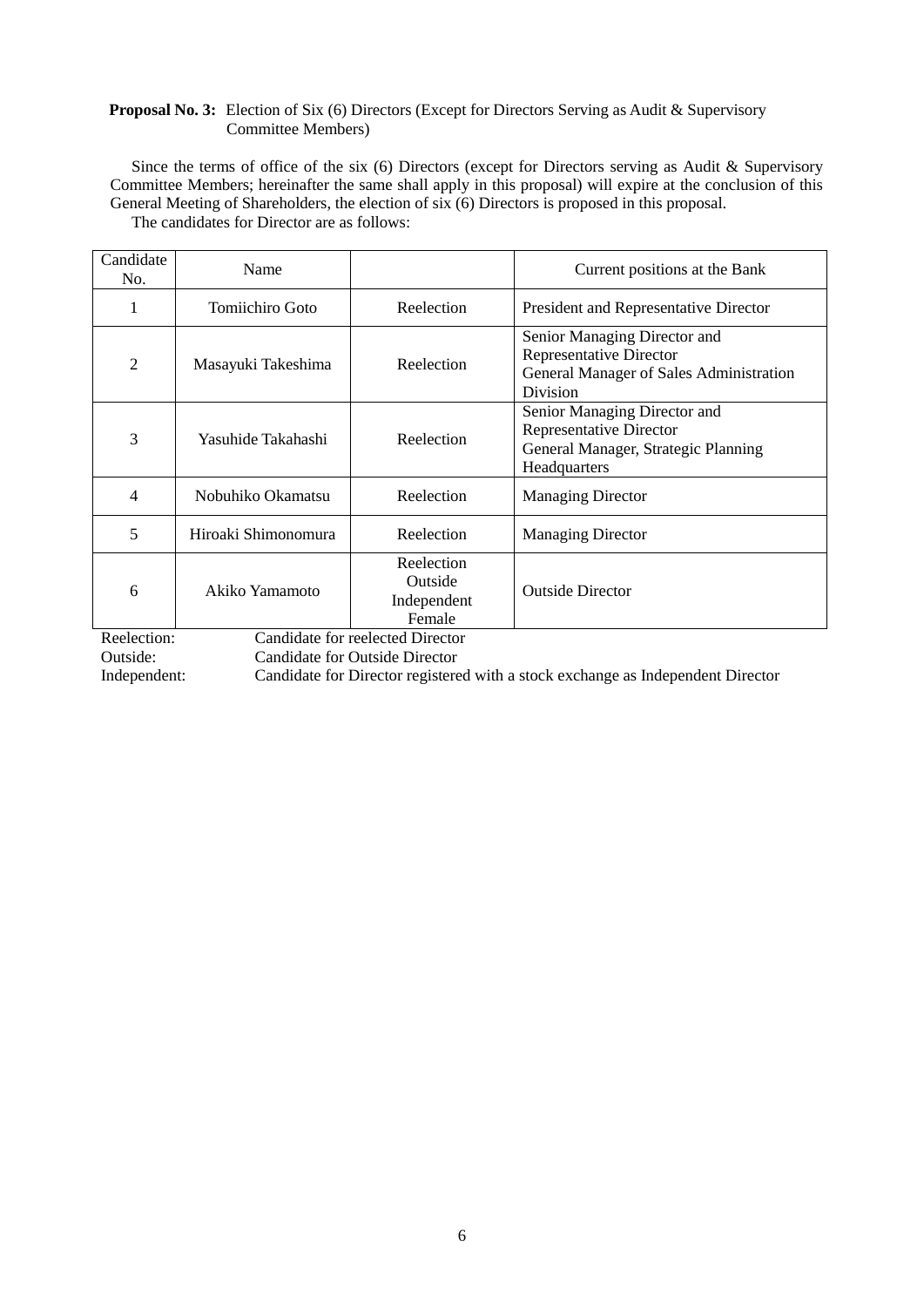| Candidate No. 1                                                                                                 |                                                                                                       |  |  |
|-----------------------------------------------------------------------------------------------------------------|-------------------------------------------------------------------------------------------------------|--|--|
| <b>Tomiichiro Goto</b><br>Reelection                                                                            |                                                                                                       |  |  |
| Date of birth:<br>May 5, 1955                                                                                   |                                                                                                       |  |  |
|                                                                                                                 | Number of shares of the Bank held:<br>2,300 shares                                                    |  |  |
|                                                                                                                 | Number of years served as a director upon conclusion of this General Meeting of Shareholders: 9 years |  |  |
|                                                                                                                 | Past experience, positions, responsibilities and significant concurrent positions                     |  |  |
| Apr. 1978                                                                                                       | Joined THE OITA BANK, LTD.                                                                            |  |  |
| Mar. 2008                                                                                                       | General Manager, Public Affairs and Regional Development Department                                   |  |  |
| Oct. 2009                                                                                                       | General Manager, Sales Planning Division                                                              |  |  |
| Jun. 2010                                                                                                       | Full-time Audit & Supervisory Board Member                                                            |  |  |
| Jun. 2013                                                                                                       | <b>Managing Director</b>                                                                              |  |  |
| Apr. 2014                                                                                                       | Managing Director, General Manager, Strategic Planning Headquarters                                   |  |  |
| Jun. 2014                                                                                                       | Managing Director, General Manager, Strategic Planning Headquarters, Executive Officer                |  |  |
| Jun. 2015                                                                                                       | Senior Managing Director and Representative Director, General Manager, Strategic Planning             |  |  |
|                                                                                                                 | Headquarters, Executive Officer                                                                       |  |  |
| Apr. 2016                                                                                                       | President and Representative Director, Executive Officer                                              |  |  |
|                                                                                                                 | To present                                                                                            |  |  |
|                                                                                                                 | Reasons for nomination as a candidate for Director and the outline of the expected role               |  |  |
| Having served as an officer responsible for general planning, sales planning, and personnel affairs at the Bank |                                                                                                       |  |  |
| and as an Audit & Supervisory Board Member of the Bank, Mr. Tomiichiro Goto has been serving as                 |                                                                                                       |  |  |
| President since 2016.                                                                                           |                                                                                                       |  |  |
| By virtue of his personal qualities and track record, he is an appropriate person to oversee management. The    |                                                                                                       |  |  |
| Bank has nominated him as a candidate for Director because it judges he is capable of continuing to contribute  |                                                                                                       |  |  |
| to improvement of the Bank's performance by utilizing his extensive knowledge and wealth of experience          |                                                                                                       |  |  |
|                                                                                                                 | cultivated over many years.                                                                           |  |  |

| Number of shares of the Bank held:<br>$1,907$ shares                                                                                                                                                                |  |  |  |
|---------------------------------------------------------------------------------------------------------------------------------------------------------------------------------------------------------------------|--|--|--|
| Number of years served as a director upon conclusion of this General Meeting of Shareholders: 3 years                                                                                                               |  |  |  |
|                                                                                                                                                                                                                     |  |  |  |
|                                                                                                                                                                                                                     |  |  |  |
|                                                                                                                                                                                                                     |  |  |  |
|                                                                                                                                                                                                                     |  |  |  |
|                                                                                                                                                                                                                     |  |  |  |
|                                                                                                                                                                                                                     |  |  |  |
| General Manager, Nishijinmachi Branch                                                                                                                                                                               |  |  |  |
| General Manager, Loan Administration Division                                                                                                                                                                       |  |  |  |
| General Manager, Loan Division                                                                                                                                                                                      |  |  |  |
| Executive Officer, General Manager, Beppu Branch                                                                                                                                                                    |  |  |  |
| Managing Executive Officer, General Manager, Head Office Sales Department                                                                                                                                           |  |  |  |
| Managing Director, Deputy General Manager, Sales Administration Division, Executive Officer                                                                                                                         |  |  |  |
| Senior Managing Director and Representative Director, General Manager, Sales Administration                                                                                                                         |  |  |  |
| Division, Executive Officer<br>To present                                                                                                                                                                           |  |  |  |
|                                                                                                                                                                                                                     |  |  |  |
| Reasons for nomination as a candidate for Director and the outline of the expected role                                                                                                                             |  |  |  |
| Mr. Masayuki Takeshima has gained experience in business execution management as General Manager of                                                                                                                 |  |  |  |
| Loan Division at the Headquarters of the Bank. In addition, he has a wealth of experience as the General                                                                                                            |  |  |  |
| Manager of sales branch offices, and has been serving as Senior Managing Director and General Manager of<br>Sales Administration Division since 2021.                                                               |  |  |  |
|                                                                                                                                                                                                                     |  |  |  |
| By virtue of his personal qualities and track record, he is an appropriate person to oversee management. The<br>Bank has nominated him as a candidate for Director because it judges he is capable of continuing to |  |  |  |
| contribute to improvement of the Bank's performance by utilizing his extensive knowledge and wealth of                                                                                                              |  |  |  |
| experience cultivated over many years.                                                                                                                                                                              |  |  |  |
|                                                                                                                                                                                                                     |  |  |  |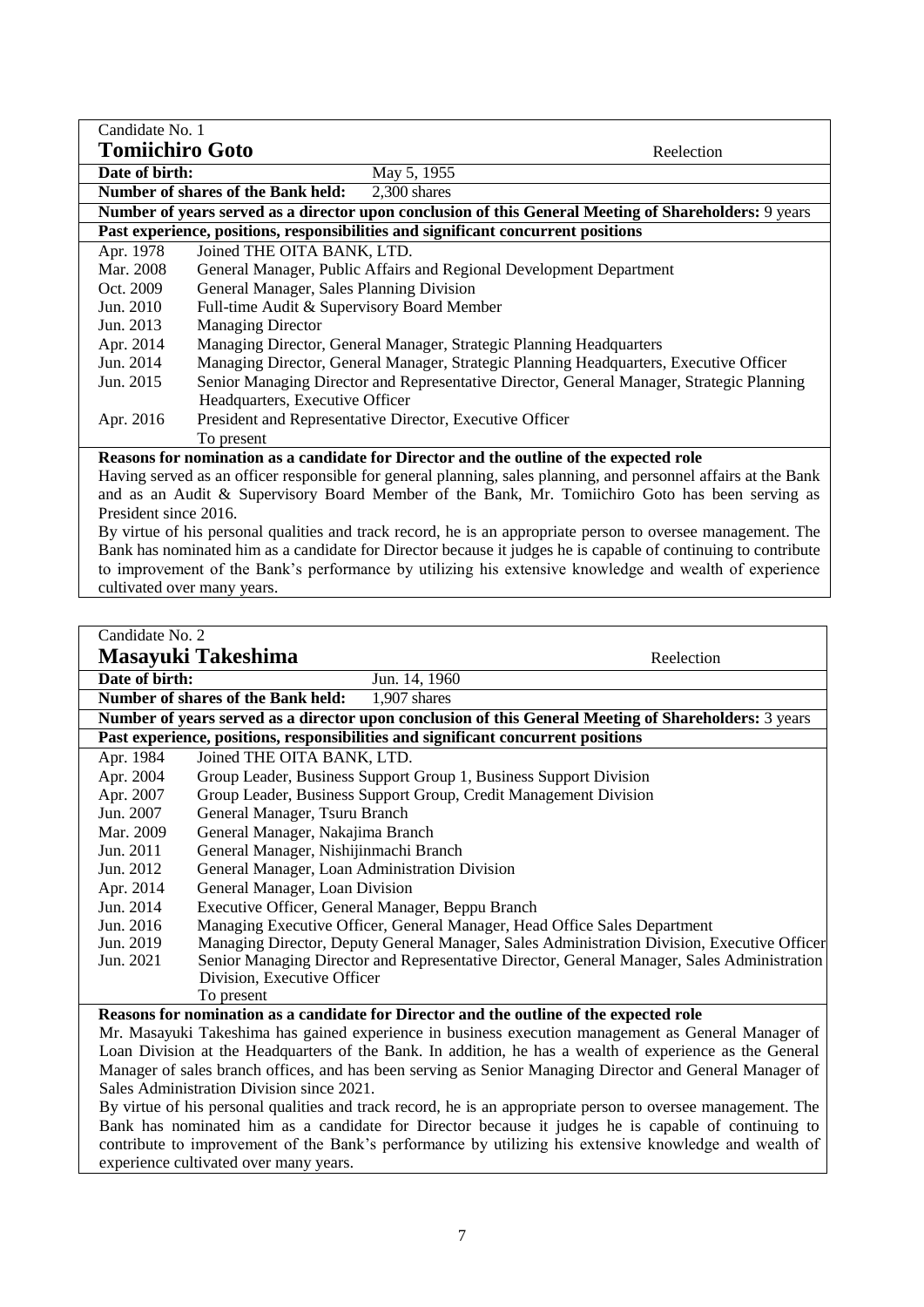| Candidate No. 3                                                                                                                           |                                                                                                              |  |  |
|-------------------------------------------------------------------------------------------------------------------------------------------|--------------------------------------------------------------------------------------------------------------|--|--|
|                                                                                                                                           | <b>Yasuhide Takahashi</b><br>Reelection                                                                      |  |  |
| Date of birth:                                                                                                                            | Jan. 18, 1963                                                                                                |  |  |
|                                                                                                                                           | Number of shares of the Bank held:<br>1,684 shares                                                           |  |  |
|                                                                                                                                           | Number of years served as a director upon conclusion of this General Meeting of Shareholders: 5 years        |  |  |
|                                                                                                                                           | Past experience, positions, responsibilities and significant concurrent positions                            |  |  |
| Apr. 1985                                                                                                                                 | Joined THE OITA BANK, LTD.                                                                                   |  |  |
| Aug. 2005                                                                                                                                 | General Manager, Enokuma Branch                                                                              |  |  |
| Jun. 2009                                                                                                                                 | General Manager, Hakata Branch                                                                               |  |  |
| Apr. 2010                                                                                                                                 | Group Leader, General Planning Division                                                                      |  |  |
| Jun. 2011                                                                                                                                 | Deputy General Manager, General Planning Division                                                            |  |  |
| Jun. 2012                                                                                                                                 | General Manager, Sales Planning Division                                                                     |  |  |
| Apr. 2014                                                                                                                                 | General Manager, Sales Strategy Division                                                                     |  |  |
| Jun. 2015                                                                                                                                 | Executive Officer, General Manager, General Planning Division                                                |  |  |
| Jun. 2016                                                                                                                                 | Executive Officer, General Manager, General Planning Division, General Manager, Revenue<br>Management Office |  |  |
| Jun. 2017                                                                                                                                 | Director, General Manager, General Planning Division, General Manager, Revenue                               |  |  |
| Jun. 2019                                                                                                                                 | Management Office, Executive Officer                                                                         |  |  |
|                                                                                                                                           | Managing Director, General Manager, Strategic Planning Headquarters, Executive Officer                       |  |  |
| Jun. 2021<br>Senior Managing Director and Representative Director, General Manager, Strategic Planning<br>Headquarters, Executive Officer |                                                                                                              |  |  |
| To present                                                                                                                                |                                                                                                              |  |  |
|                                                                                                                                           | Reasons for nomination as a candidate for Director and the outline of the expected role                      |  |  |
|                                                                                                                                           | Having served as the General Manager of Sales Strategy Division, General Manager of General Planning         |  |  |
| Division, and General Manager of Revenue Management Office at the Bank, Mr. Yasuhide Takahashi has                                        |                                                                                                              |  |  |
|                                                                                                                                           | deep insight concerning various issues, profound knowledge, and a wealth of experience. In addition, he has  |  |  |
| been serving as Senior Managing Director and General Manager of Strategic Planning Headquarters since                                     |                                                                                                              |  |  |
| 2021.                                                                                                                                     |                                                                                                              |  |  |
| By virtue of his personal qualities and track record, he is an appropriate person to oversee management. The                              |                                                                                                              |  |  |
| Bank has nominated him as a candidate for Director because it judges he is capable of continuing to contribute                            |                                                                                                              |  |  |
| to improvement of the Bank's performance by utilizing his extensive knowledge and wealth of experience                                    |                                                                                                              |  |  |
| cultivated over many years.                                                                                                               |                                                                                                              |  |  |
|                                                                                                                                           |                                                                                                              |  |  |
| Candidate No. 4                                                                                                                           |                                                                                                              |  |  |
|                                                                                                                                           | Nobuhiko Okamatsu<br>Reelection                                                                              |  |  |

|                                                                                                               | NODUNIKO UKAMATSU<br>Reelection                                                                              |  |
|---------------------------------------------------------------------------------------------------------------|--------------------------------------------------------------------------------------------------------------|--|
| Date of birth:                                                                                                | Jun. 22, 1961                                                                                                |  |
|                                                                                                               | Number of shares of the Bank held:<br>$2.669$ shares                                                         |  |
| Number of years served as a director upon conclusion of this General Meeting of Shareholders: 2 years         |                                                                                                              |  |
|                                                                                                               | Past experience, positions, responsibilities and significant concurrent positions                            |  |
| Apr. 1984                                                                                                     | Joined THE OITA BANK, LTD.                                                                                   |  |
| Dec. 2005                                                                                                     | General Manager, Inukai Branch                                                                               |  |
| Jun. 2007                                                                                                     | Personnel assignment, Human Resources Division                                                               |  |
| Mar. 2011                                                                                                     | General Manager, Tsukumi Branch                                                                              |  |
| Jun. 2013                                                                                                     | General Manager, Hita Branch                                                                                 |  |
| Jun. 2015                                                                                                     | Executive Officer, General Manager, Nakatsu Branch                                                           |  |
| Jun. 2017                                                                                                     | Managing Executive Officer, General Manager, Beppu Branch                                                    |  |
| Jun. 2019                                                                                                     | Managing Executive Officer, General Manager, Head Office Sales Department                                    |  |
| Jun. 2020                                                                                                     | Managing Director, Executive Officer                                                                         |  |
|                                                                                                               | To present                                                                                                   |  |
| Reasons for nomination as a candidate for Director and the outline of the expected role                       |                                                                                                              |  |
| Mr. Nobuhiko Okamatsu has gained experience in business execution management at divisions including           |                                                                                                              |  |
| Human Resources Development Division at the Headquarters of the Bank. In addition, he has a wealth of         |                                                                                                              |  |
| experience in key areas in Oita Prefecture, including having served as the General Manager of the branches in |                                                                                                              |  |
| Tsukumi, Hita, Nakatsu, and Beppu, and as Managing Executive Officer and General Manager of Head Office       |                                                                                                              |  |
| Sales Department from 2019. In addition, he has been serving as Managing Director since 2020.                 |                                                                                                              |  |
|                                                                                                               | By virtue of his personal qualities and track record, he is an appropriate person to oversee management. The |  |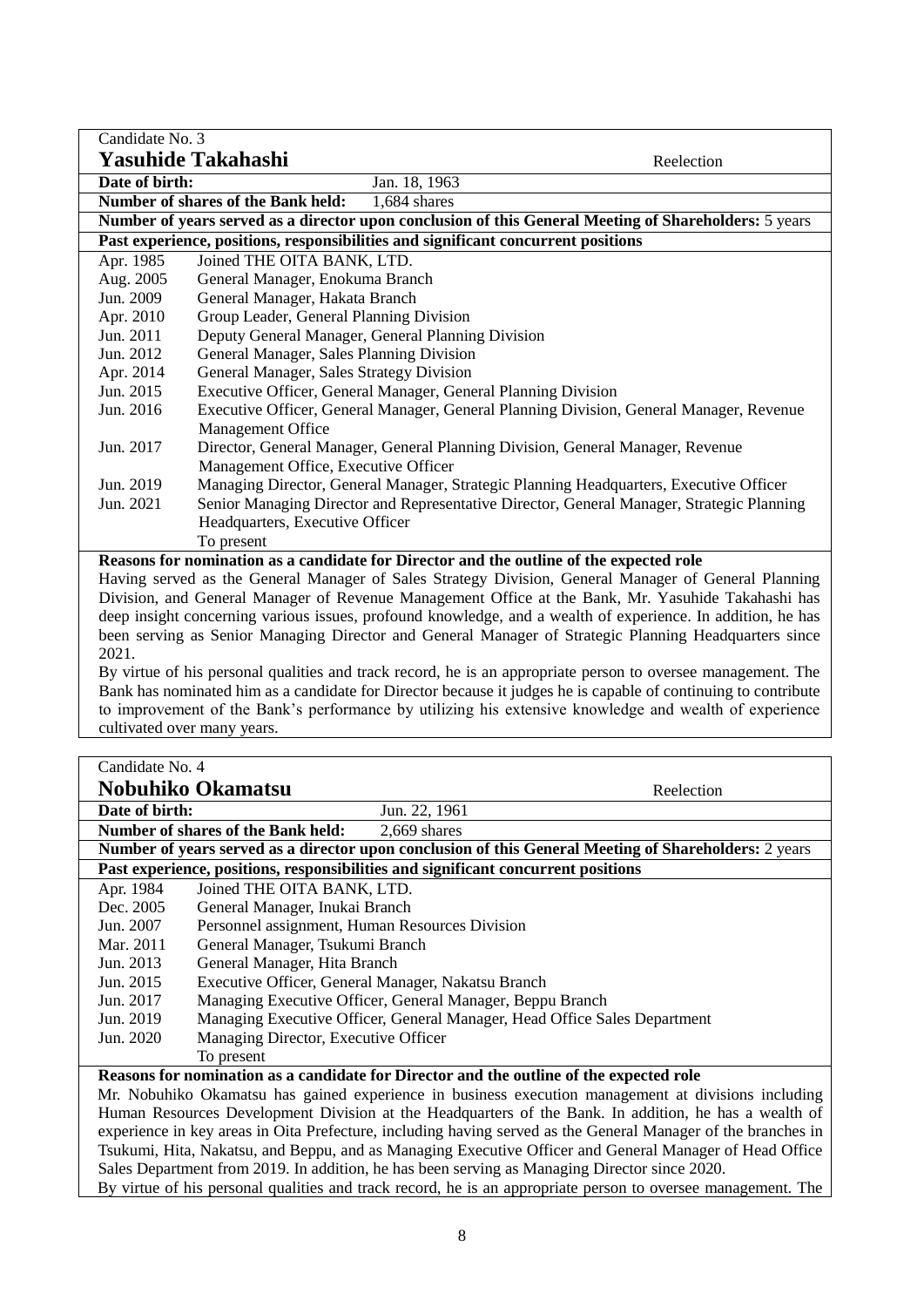Bank has nominated him as a candidate for Director because it judges he is capable of continuing to contribute to improvement of the Bank's performance by utilizing the knowledge and experience he has cultivated at branch offices over many years.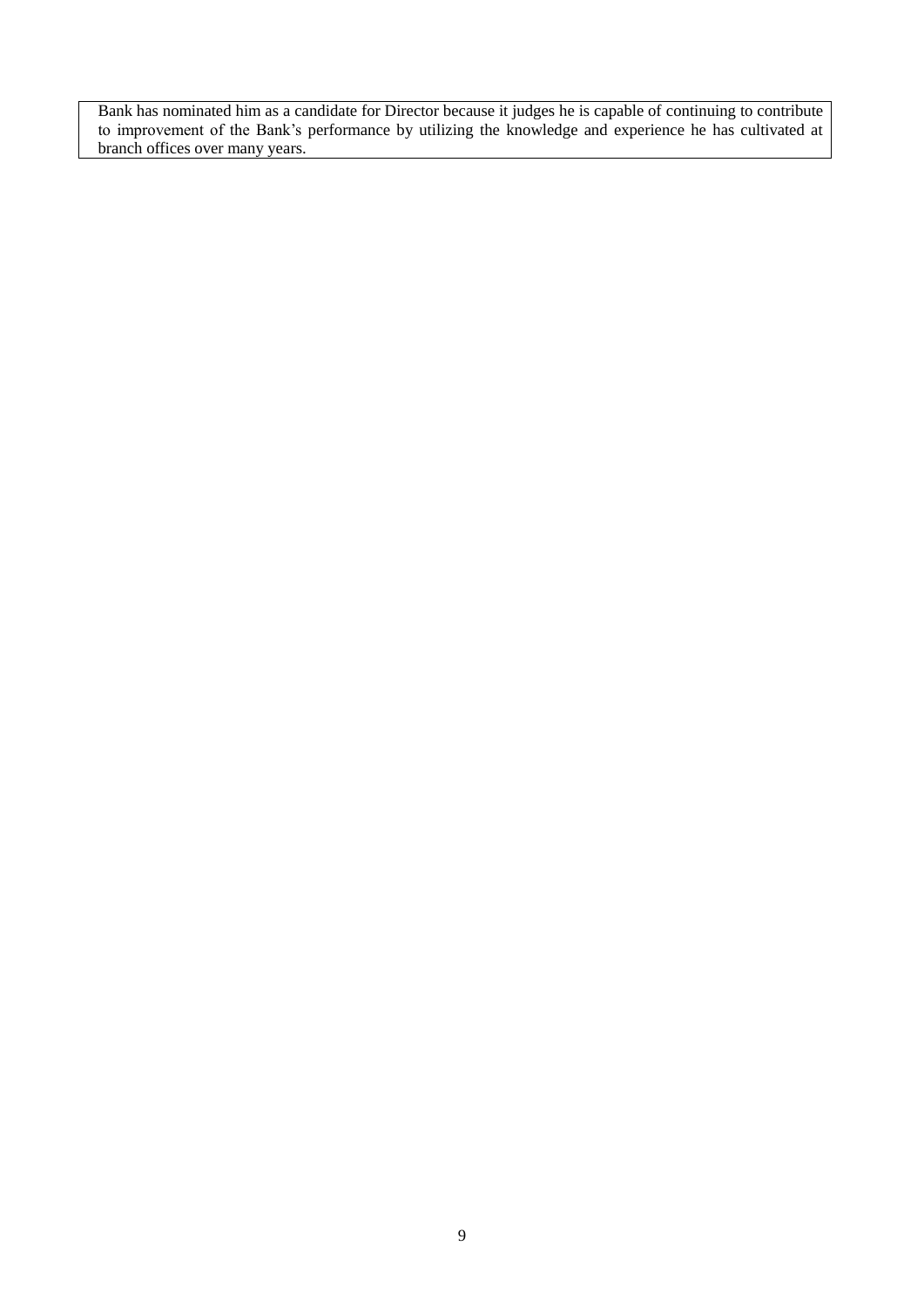| Candidate No. 5                                                                                             |                                                                                                              |                                                                                            |  |
|-------------------------------------------------------------------------------------------------------------|--------------------------------------------------------------------------------------------------------------|--------------------------------------------------------------------------------------------|--|
|                                                                                                             | Hiroaki Shimonomura                                                                                          | Reelection                                                                                 |  |
| Date of birth:                                                                                              | Aug. 7, 1962                                                                                                 |                                                                                            |  |
|                                                                                                             | Number of shares of the Bank held:<br>4,486 shares                                                           |                                                                                            |  |
|                                                                                                             | Number of years served as a director upon conclusion of this General Meeting of Shareholders: 1 year         |                                                                                            |  |
|                                                                                                             | Past experience, positions, responsibilities and significant concurrent positions                            |                                                                                            |  |
| Apr. 1985                                                                                                   | Joined THE OITA BANK, LTD.                                                                                   |                                                                                            |  |
| Apr. 2007                                                                                                   | Manager, Corporate Sales Unit II, Head Office Sales Department                                               |                                                                                            |  |
| Mar. 2008                                                                                                   | General Manager, Yufuin Branch                                                                               |                                                                                            |  |
| Jun. 2011                                                                                                   | General Manager, Nakajima Branch                                                                             |                                                                                            |  |
| Aug. 2013                                                                                                   | General Manager, Minami Branch                                                                               |                                                                                            |  |
| Jun. 2015                                                                                                   | General Manager, Loan Division                                                                               |                                                                                            |  |
| Jun. 2017                                                                                                   | Executive Officer, General Manager, Financial Markets Division                                               |                                                                                            |  |
|                                                                                                             |                                                                                                              |                                                                                            |  |
| Jun. 2021                                                                                                   | Managing Director, Executive Officer                                                                         |                                                                                            |  |
|                                                                                                             | To present                                                                                                   |                                                                                            |  |
|                                                                                                             | Reasons for nomination as a candidate for Director and the outline of the expected role                      |                                                                                            |  |
|                                                                                                             | Having served as General Manager of Minami Branch, General Manager of Loan Division, and General             |                                                                                            |  |
|                                                                                                             | Manager of Financial Markets Division at the Bank, Mr. Hiroaki Shimonomura is well versed in banking         |                                                                                            |  |
|                                                                                                             | business in general with abundant business knowledge and business experience. In addition, he has been       |                                                                                            |  |
|                                                                                                             | serving as Executive Officer since 2017, and as Managing Director since 2021.                                |                                                                                            |  |
|                                                                                                             | By virtue of his personal qualities and track record, he is an appropriate person to oversee management. The |                                                                                            |  |
|                                                                                                             | Bank has nominated him as a candidate for Director because it judges he is capable of contributing to        |                                                                                            |  |
| improvement of the Bank's performance by utilizing the knowledge and experience he has cultivated at branch |                                                                                                              |                                                                                            |  |
| offices over many years.                                                                                    |                                                                                                              |                                                                                            |  |
|                                                                                                             |                                                                                                              |                                                                                            |  |
| Candidate No. 6                                                                                             |                                                                                                              |                                                                                            |  |
| Akiko Yamamoto                                                                                              |                                                                                                              | Reelection                                                                                 |  |
|                                                                                                             |                                                                                                              | <b>Outside Director</b>                                                                    |  |
|                                                                                                             |                                                                                                              | <b>Independent Director</b>                                                                |  |
|                                                                                                             |                                                                                                              | Female                                                                                     |  |
| Date of birth:                                                                                              | Jul. 20, 1958                                                                                                |                                                                                            |  |
|                                                                                                             | Number of shares of the Bank held:<br>514 shares                                                             |                                                                                            |  |
|                                                                                                             | Number of years served as a director upon conclusion of this General Meeting of Shareholders: 2 years        |                                                                                            |  |
| Past experience, positions, responsibilities and significant concurrent positions                           |                                                                                                              |                                                                                            |  |
| Apr. 1981                                                                                                   | Joined Oita Prefectural Government                                                                           |                                                                                            |  |
| Apr. 2013                                                                                                   | Director, Global Environment Measure Division, Department of Life and Environment                            |                                                                                            |  |
| Apr. 2014                                                                                                   | Director, Life and Environment Planning Division, Department of Life and Environment                         |                                                                                            |  |
| May 2015                                                                                                    |                                                                                                              | Director General, Director, Life and Environment Planning Division, Department of Life and |  |
|                                                                                                             | Environment                                                                                                  |                                                                                            |  |
| Jan. 2016                                                                                                   | Senior General, Eastern Region Sub-prefectural Bureau                                                        |                                                                                            |  |
| Apr. 2018                                                                                                   | Executive Director, Department of Life and Environment                                                       |                                                                                            |  |
| Mar. 2019                                                                                                   | Resigned from Oita Prefectural Government                                                                    |                                                                                            |  |
| <b>May 2020</b>                                                                                             | Director and Councillor, Dotoku Gakuen                                                                       |                                                                                            |  |
|                                                                                                             |                                                                                                              |                                                                                            |  |

Jun. 2020 Outside Director, THE OITA BANK, LTD.

To present

**Significant concurrent position**

Director and Councillor, Dotoku Gakuen

**Reasons for nomination as a candidate for Outside Director and the outline of the expected role** Though she has not been involved in management of a company, Ms. Akiko Yamamoto has gained highly impressive experience and track record in the local administration over a long time. The Bank has nominated her as a candidate for Outside Director because it judges she is highly capable of identifying the fundamentals of the Bank's issues from a position overseeing the Bank's overall management and enhancing effectiveness of decision-making and oversight functions of the Bank's Board of Directors by utilizing her in-depth knowledge.